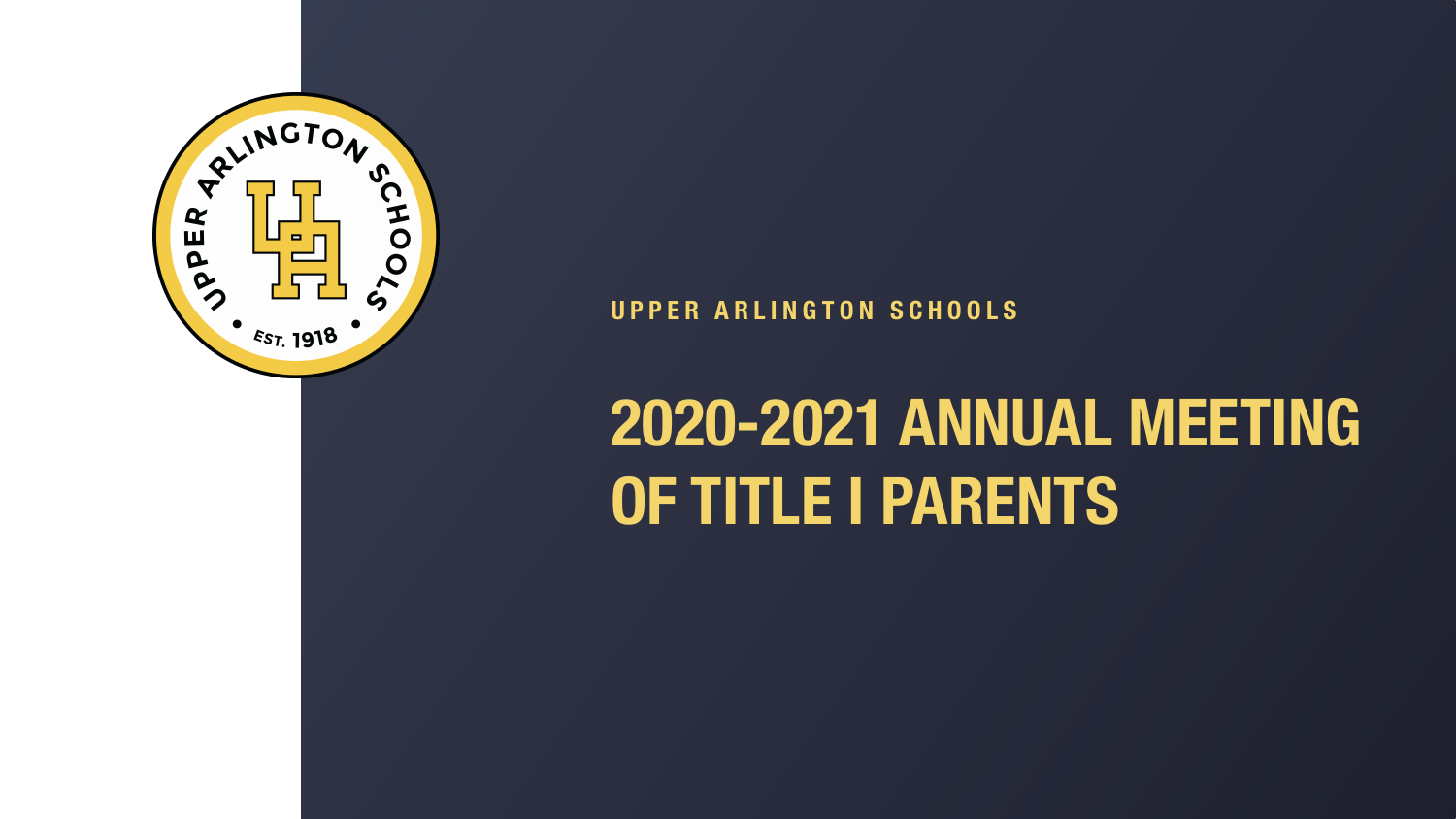# **WHY ARE WE HERE?**

The Every Student Succeeds ACT of 2015 requires that each Title I School hold an Annual Meeting of Title I parents for the purpose of

- •Informing you of your school's participation in Title I
- •Explaining the requirements of Title I
- •Explaining your rights as parents to be involved

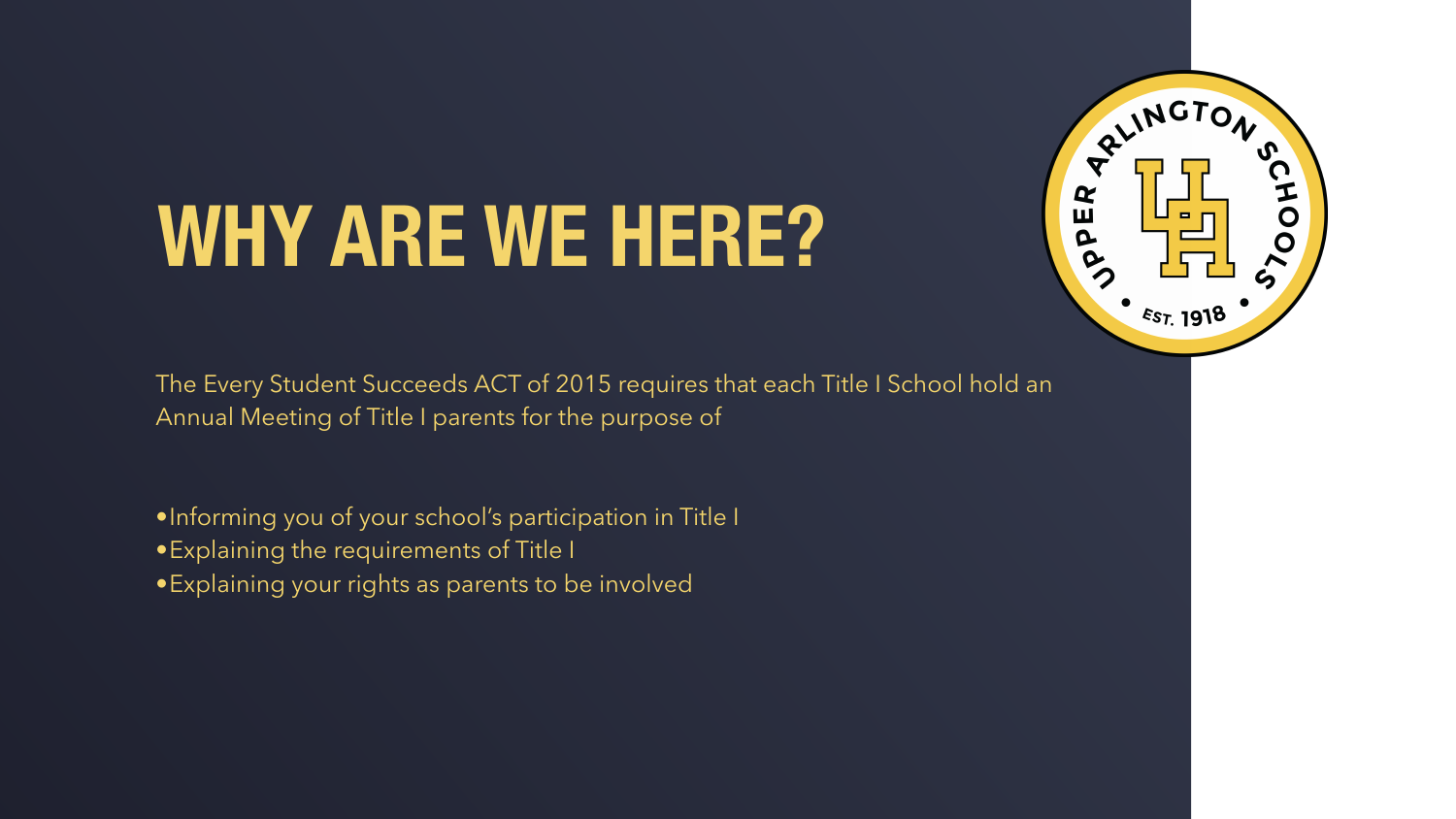# **WHAT YOU WILL LEARN**

- •What does it mean to be a Title I school?
- •What is the LEA Title I Plan?
- •What is the LEA Parental and Family Engagement Plan?
- •How is the Annual Evaluation of the Parent and Family Engagement Plan conducted?
- •Evaluations need to target 3 key components Barriers Ability to assist learning – Successful interactions
- •What is a CIP and the Parent and Family Engagement Plan?
- •What is the School-Parent Compact?

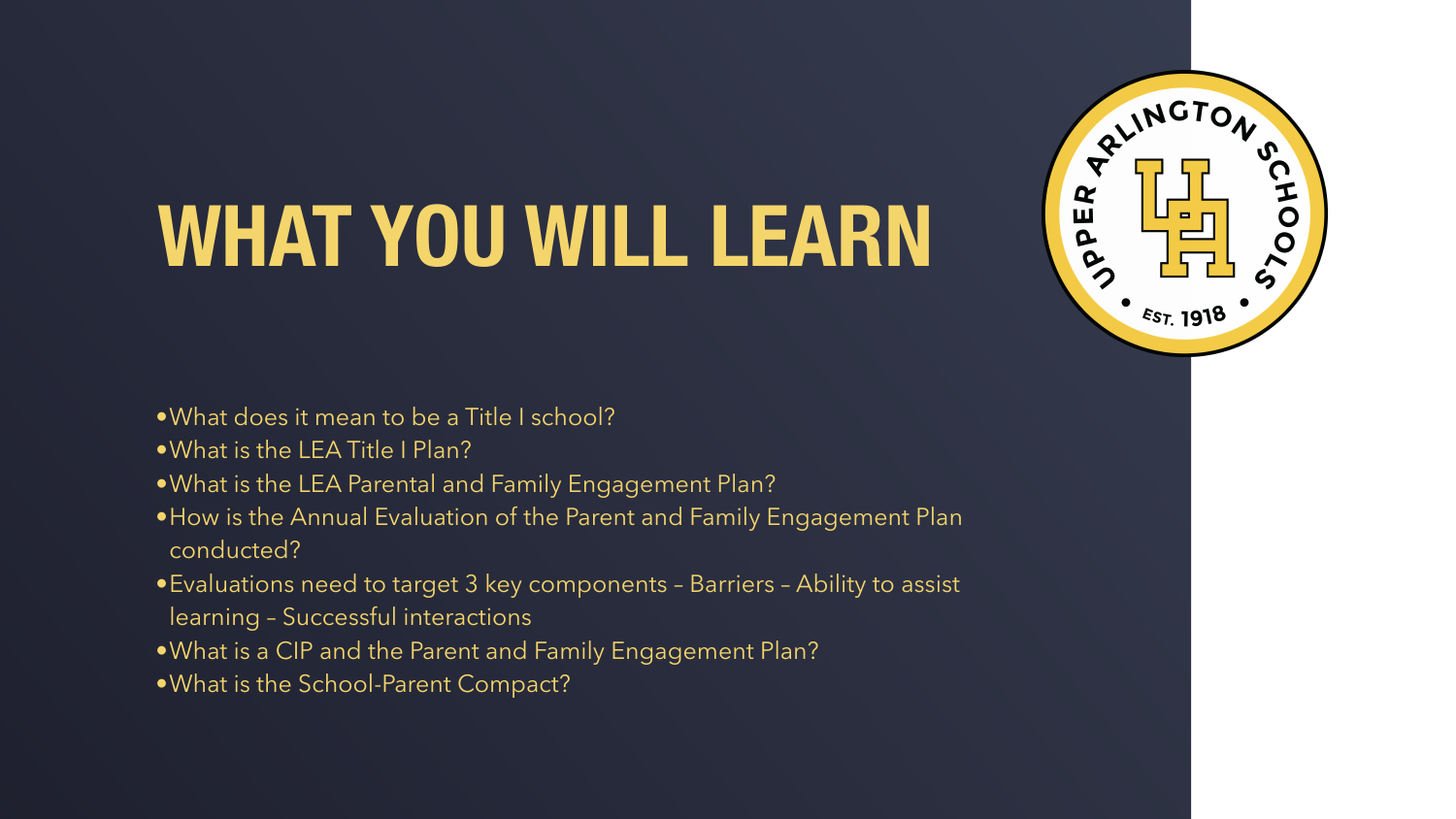#### **WHAT DOES IT MEAN TO BE A TITLE I TARGETED ASSISTANCE BUILDING?**

- •Being a Title I targeted assist building means receiving federal funding (Title I dollars) to assist a select group of eligible children—those identified as failing or most at risk of failing to meet the state's standards for reading and/or mathematics that all children are expected to master. These dollars are used for
	- •Identifying students experiencing academic difficulties and providing timely assistance to help these students meet the State's challenging content standards.
	- •Purchasing supplemental staff/programs/materials/supplies Conducting parent and family engagement meetings/trainings/activities
- •Being a Title I school also means parent and family involvement and knowing their rights under ESSA.

![](_page_3_Picture_5.jpeg)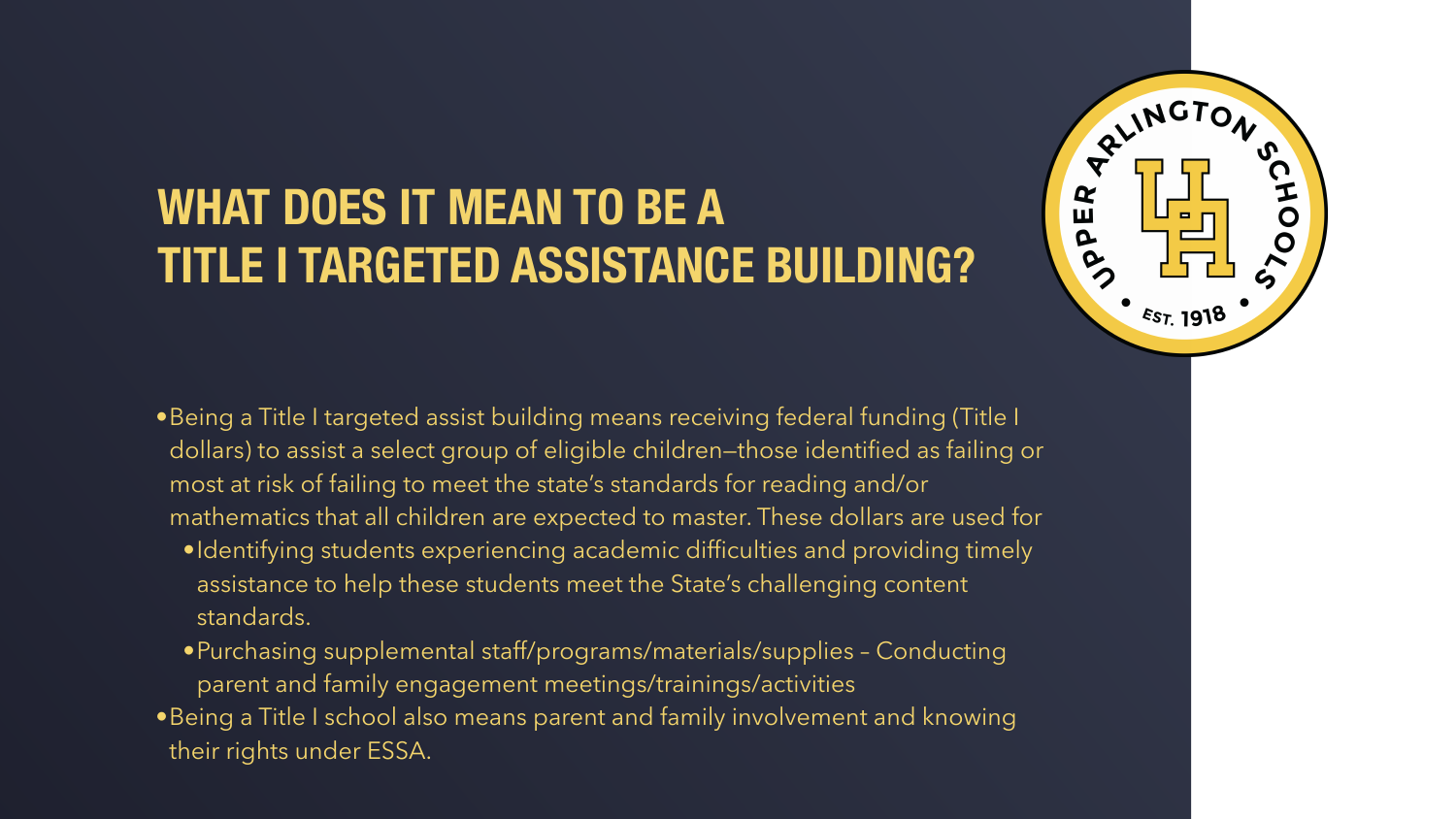## **HOW IS THE MONEY USED?**

Upper Arlington uses our Title I money to provide additional teachers to focus on reading support in those buildings that receive funds.

![](_page_4_Picture_2.jpeg)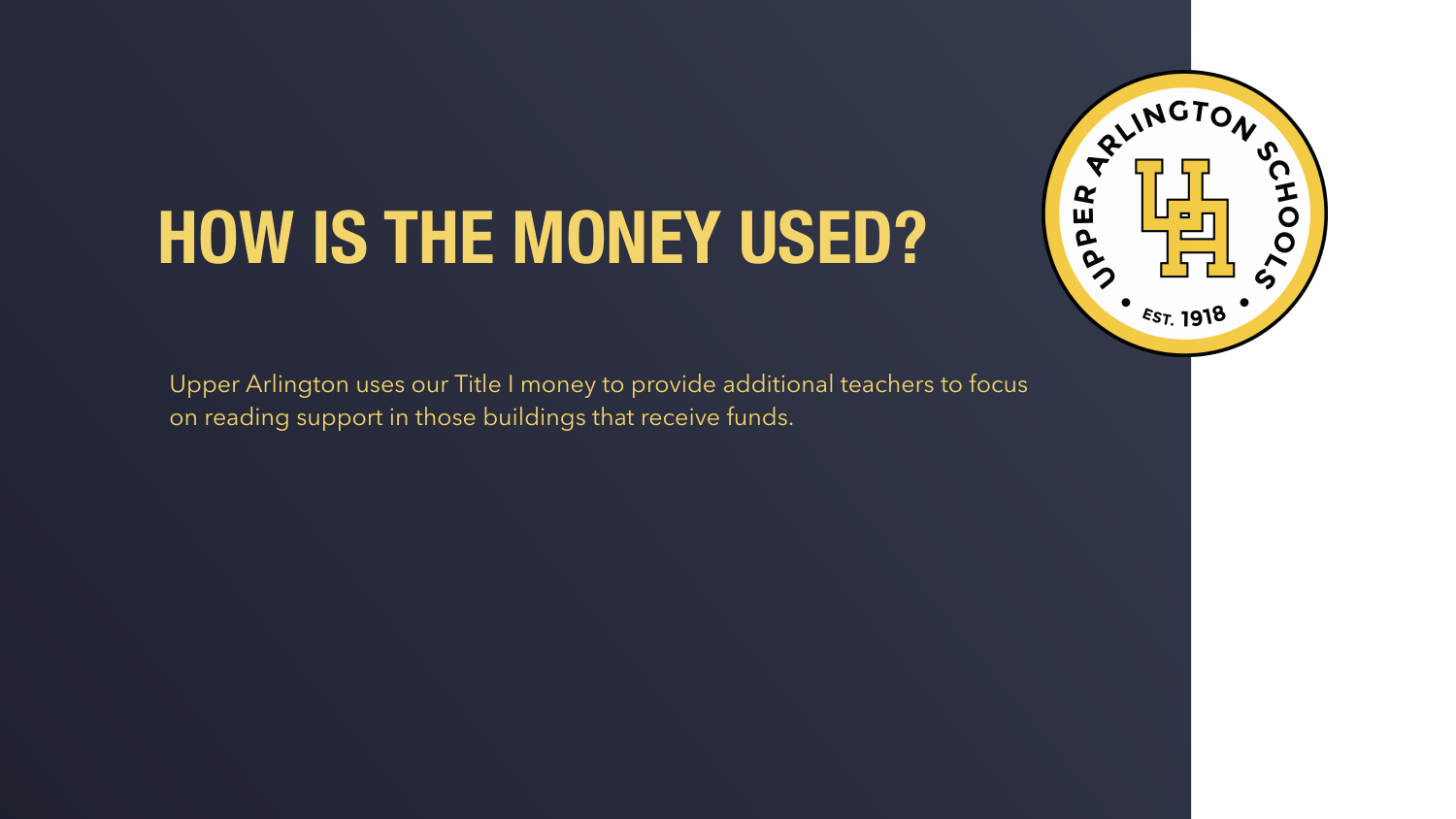## **WHAT IS THE LEA TITLE I PLAN?**

- •The LEA Title I Plan addresses how the LEA will use Title I funds throughout the school system. Topics include:
	- •Student academic assessments
	- •Additional assistance provided struggling students
	- •Coordination and integration of federal funds and programs
	- •School programs including migrant, pre-school, EL, Homeless, and supplemental educational services as applicable.
	- •School Resource Officers
	- •Parent and Family Engagement Strategies, which is included in the Parent and Family Engagement Plan.

![](_page_5_Picture_10.jpeg)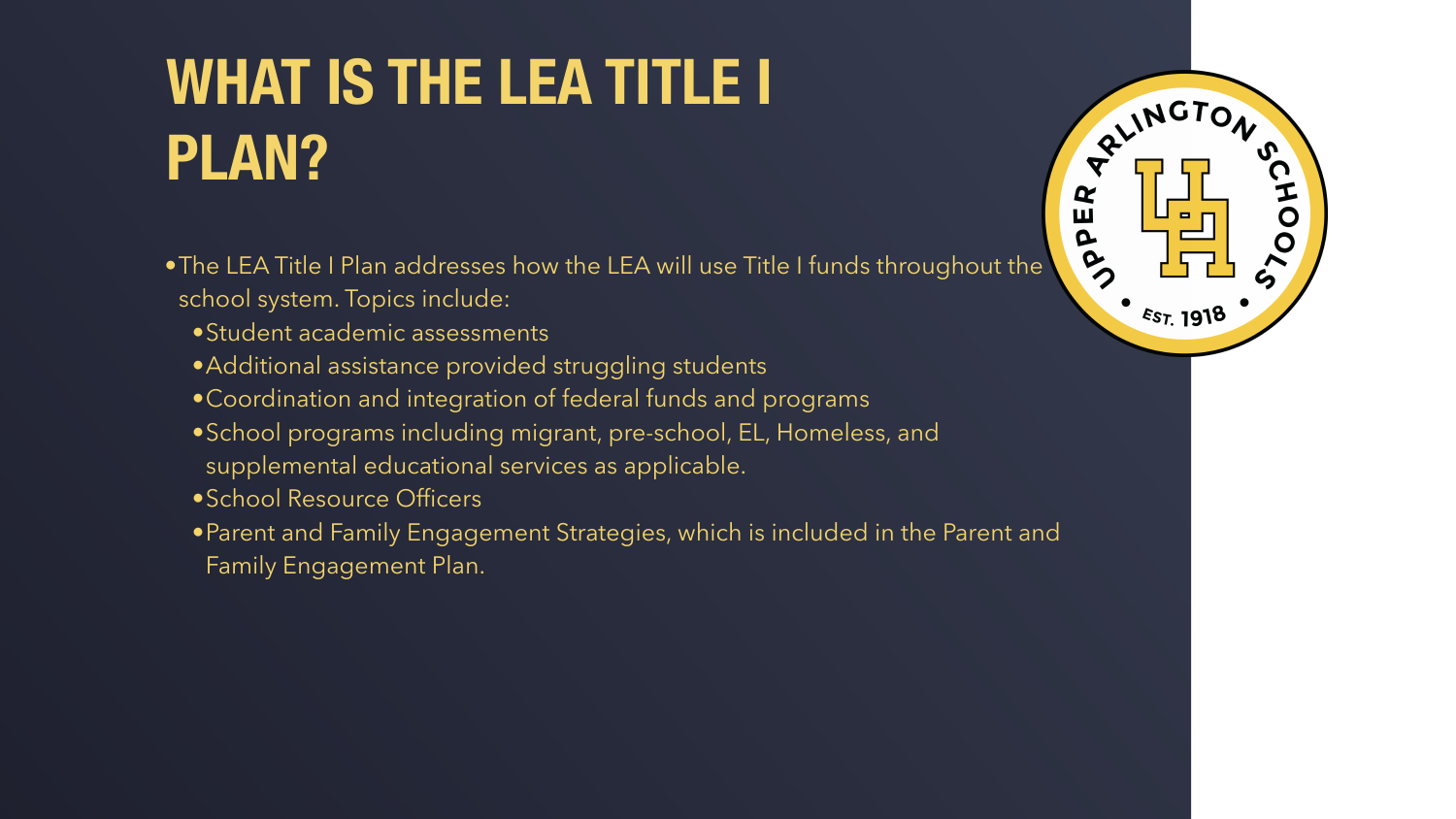## **LEA PARENT AND FAMILY ENGAGEMENT PLAN**

- •This plan addresses how the LEA will implement the parent and family engagement requirements of Every Student Succeeds Act. It includes •The LEA's expectations for parents and families • How the LEA will involve parents in decision-making •How the LEA will work to build the schools' and parents' capacity for strong parental involvement to improve student academic achievement
- •You, as Title I parents, have the right to be involved in the development of this plan.

![](_page_6_Picture_3.jpeg)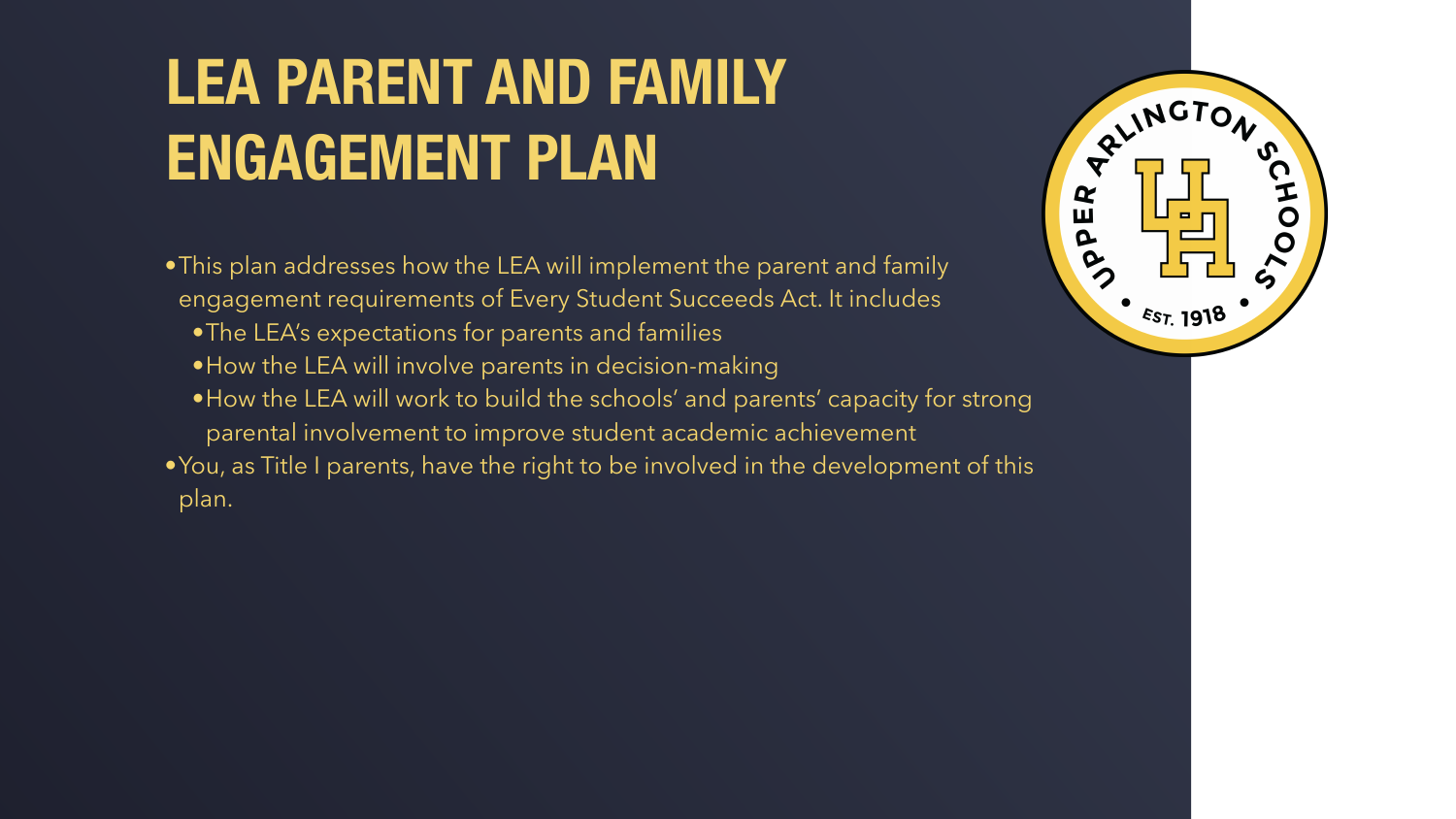#### **KEY COMPONENTS OF THE PARENT AND FAMILY ENGAGEMENT PLAN**

•Communication through multiple paths

- •Canvas and SeeSaw Learning Management Systems
- •SwiftK12 outreach messaging
- •Flyers/Invitations
- •Personal phone calls
- •Social media posts
- •Translated documents
- •Flyer connection (parent resource) website
- •Literacy nights
- •International family nights
- •PTO sponsored events
- •School carnivals

![](_page_7_Picture_14.jpeg)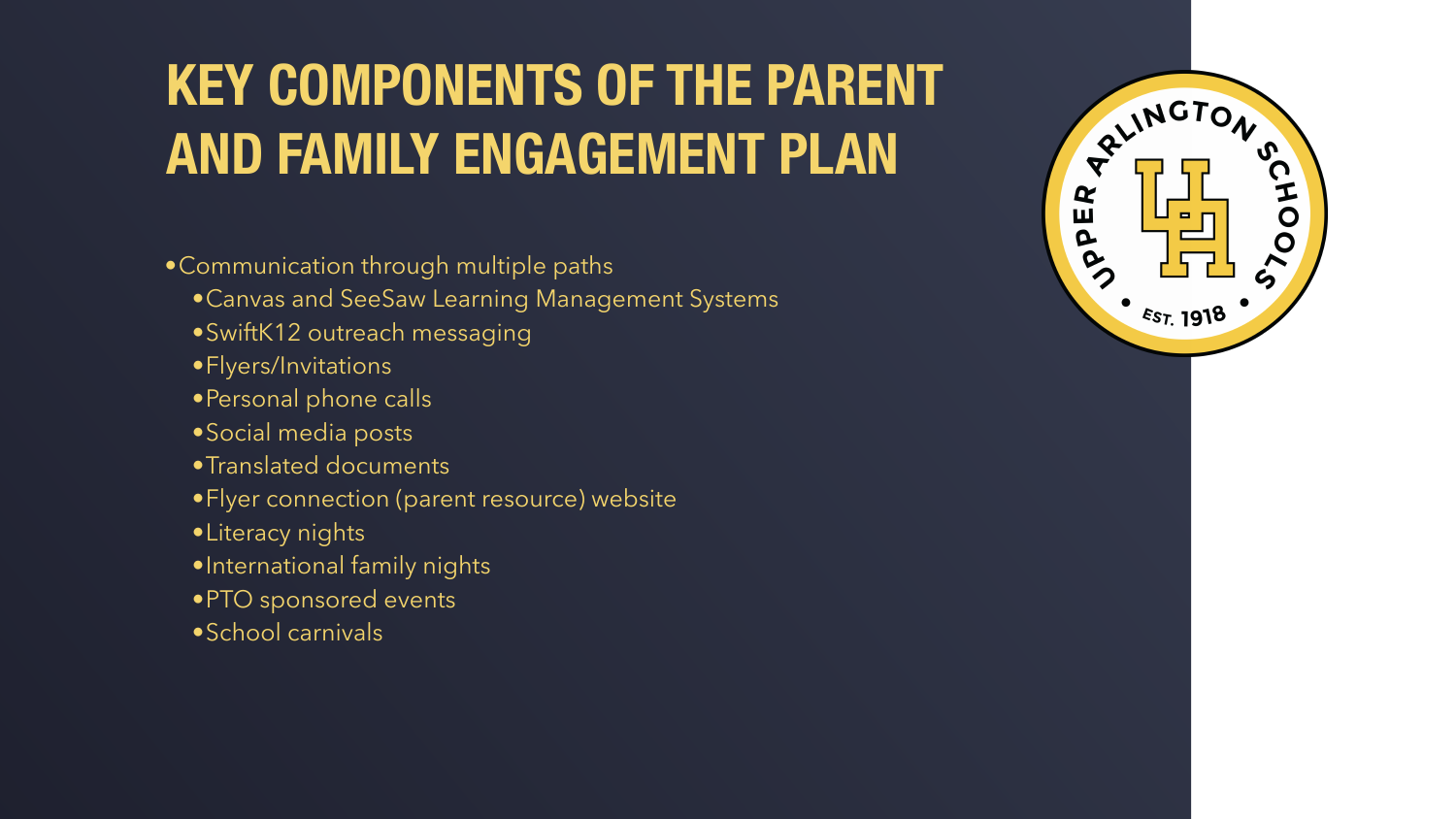#### **HOW IS THE EVALUATION OF THE LEA PARENT AND FAMILY ENGAGEMENT PLAN CONDUCTED?**

Evaluation Requirements

- •LEAs and schools must actively outreach to all parents and families reaching beyond barriers of culture, language, disabilities, and poverty.
	- •Conduct annually
	- •Conduct with Title I parents
	- •Analyze Content and Effectiveness of the current plan
	- •Identify Barriers to parental involvement
- •Data/Input may include
	- •Parent Survey (Required)
	- •Focus Groups
	- •Parent Advisory Committees
	- •Process and Timeline
	- •How the evaluation informs next year's plan

![](_page_8_Picture_14.jpeg)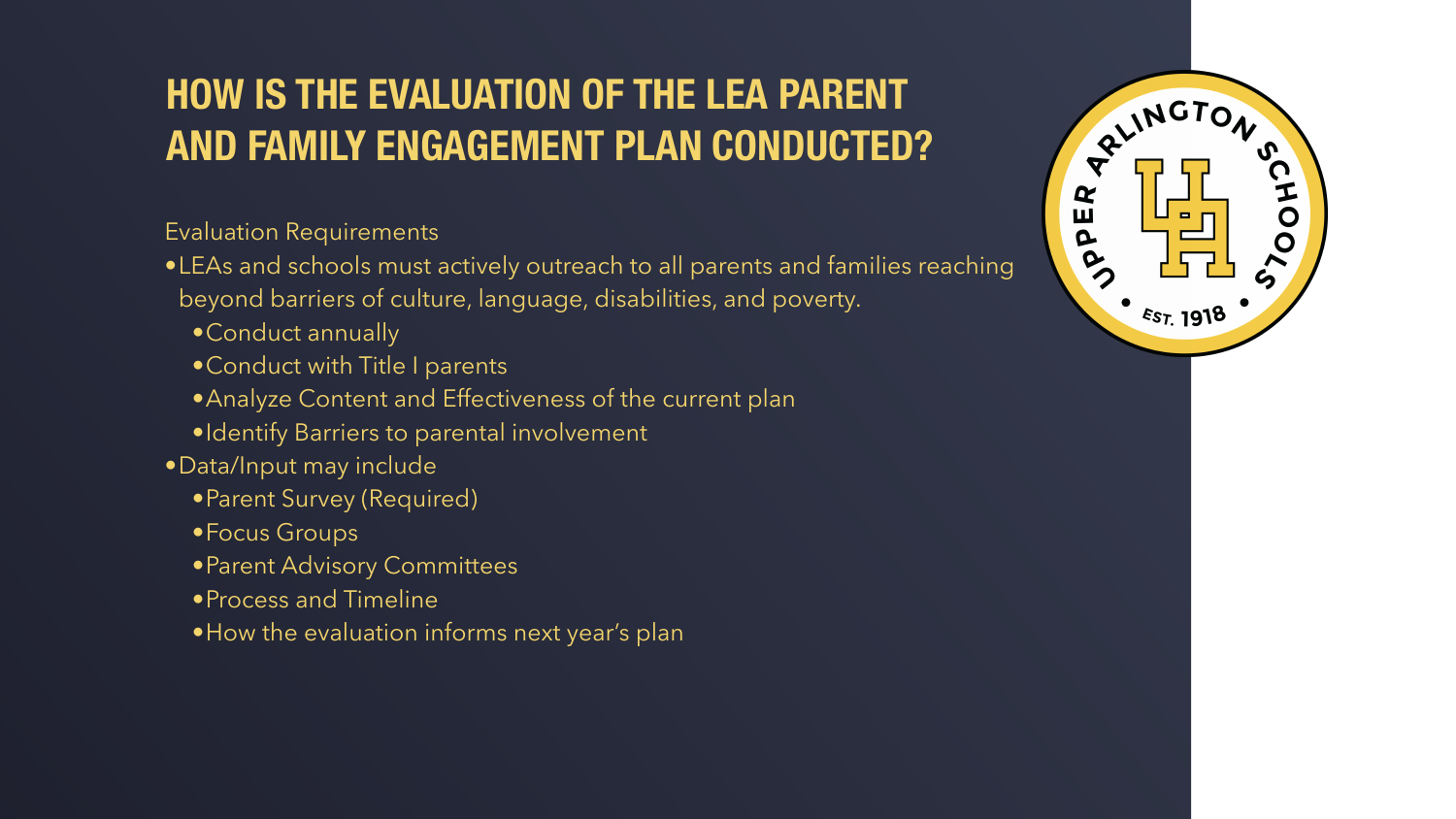# **WHAT IS A CCIP?**

The CCIP is the district's Comprehensive Continuous Improvement Plan and it includes

- •A Needs Assessment and Summary of Data
- •Goals and Strategies to Address Academic Needs of Students
- •Professional Development Needs
- •Coordination of Resources/Comprehensive Budget
- •The School's Parent and Family Engagement Plan.

![](_page_9_Picture_7.jpeg)

![](_page_9_Picture_10.jpeg)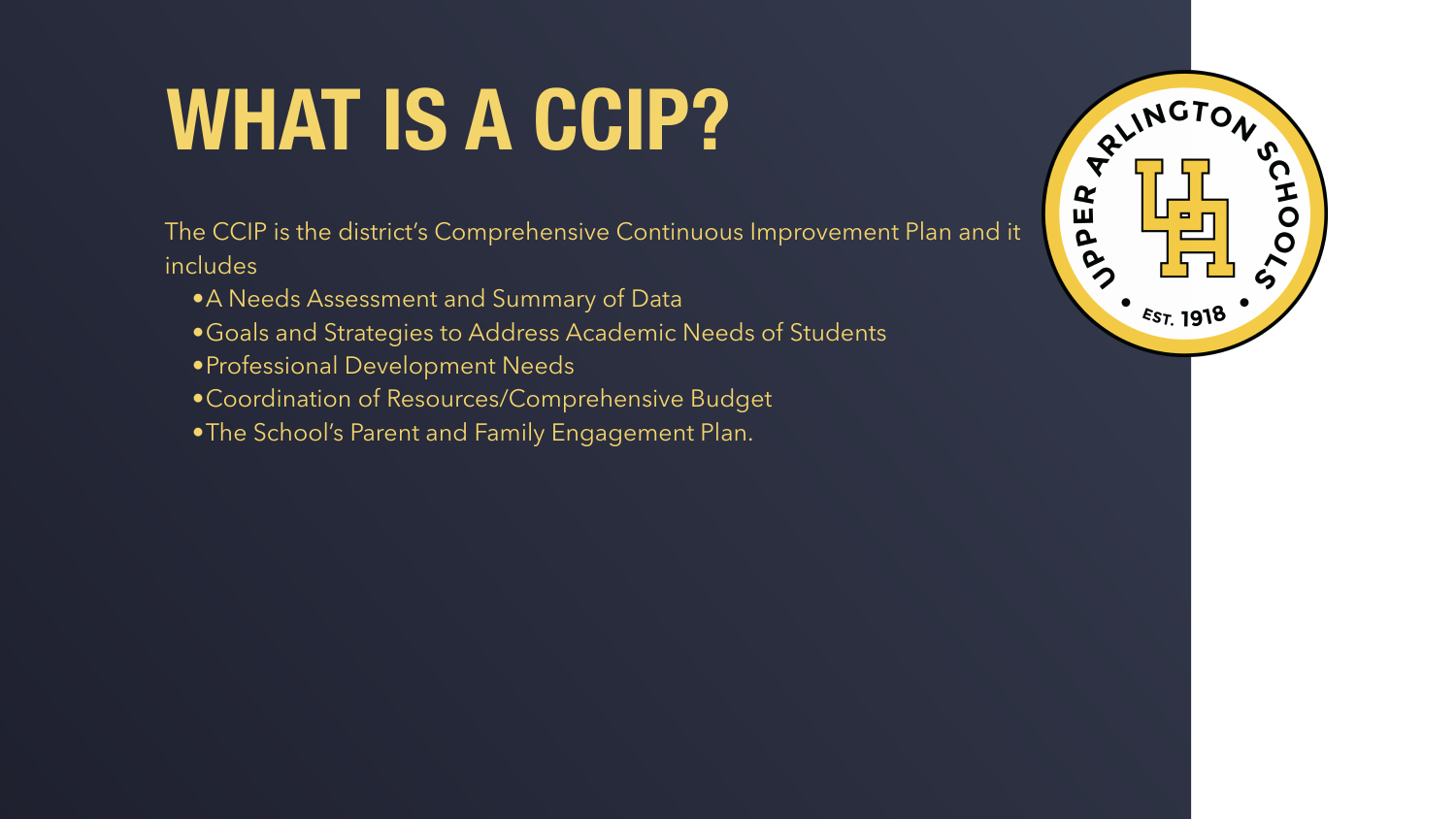### **PARENT AND FAMILY ENGAGEMENT**

You, as Title I parents, have the right to be involved in the development of this plan.

- •This plan addresses how the school will implement the parent and family engagement requirements of Every Child Succeeds Act of 2015. Components include
	- •How parents can be involved in decision-making and activities
	- •How parental and family engagement funds are being used
	- •How information and training will be provided to parents
	- •How the school will build capacity in parents and staff for strong parental and family engagement through "evidence based" strategies
- •You, as Title I parents, have the right to be involved in the development of your school's Parent and Family Engagement Plan.

![](_page_10_Picture_9.jpeg)

![](_page_10_Picture_10.jpeg)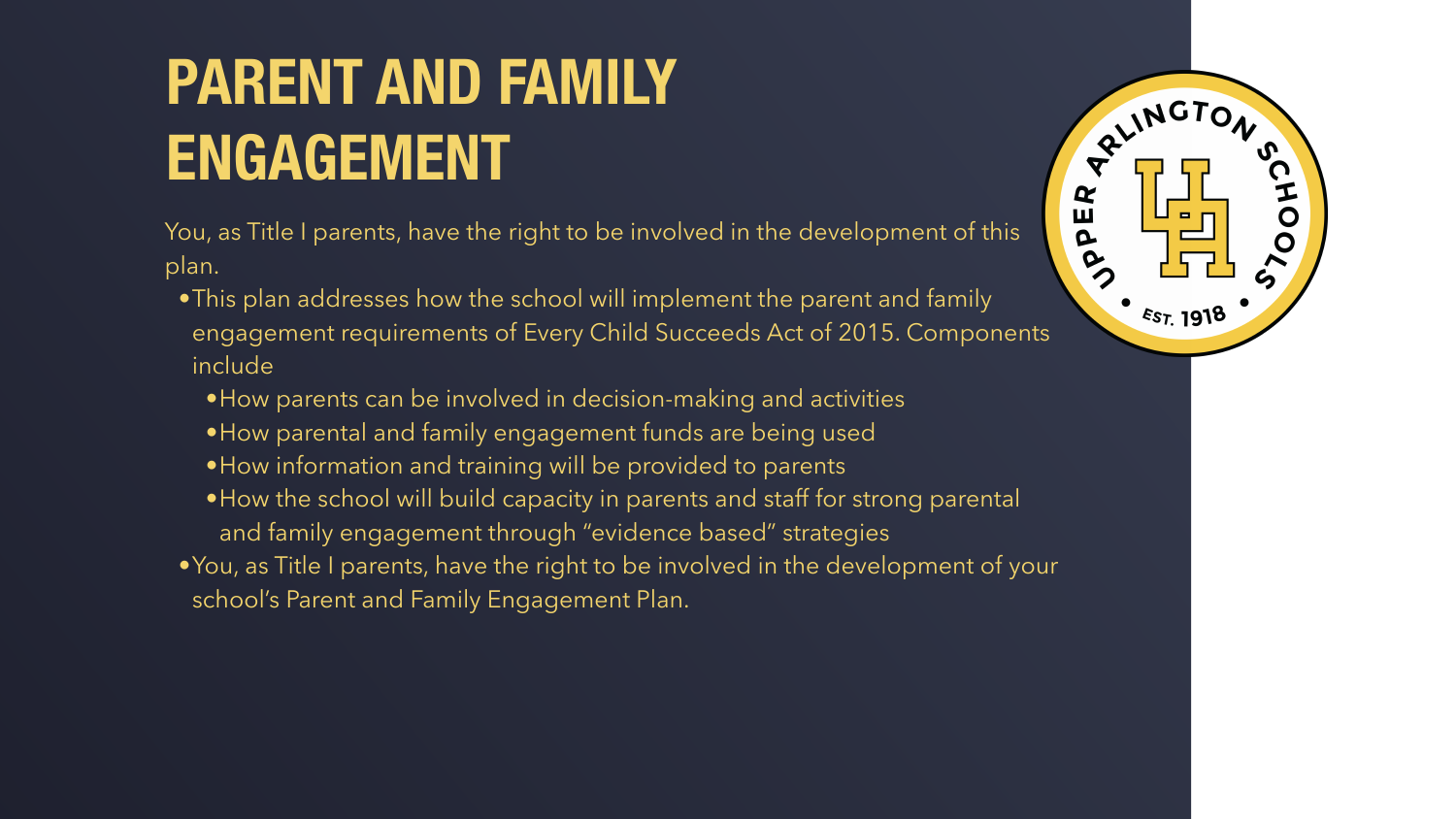## **VOLUNTEER OPPORTUNITIES**

- •Open House
- •PTO/TSA
- •Orientation
- •Book Fairs
- •Field Days
- •Field Trips

![](_page_11_Picture_7.jpeg)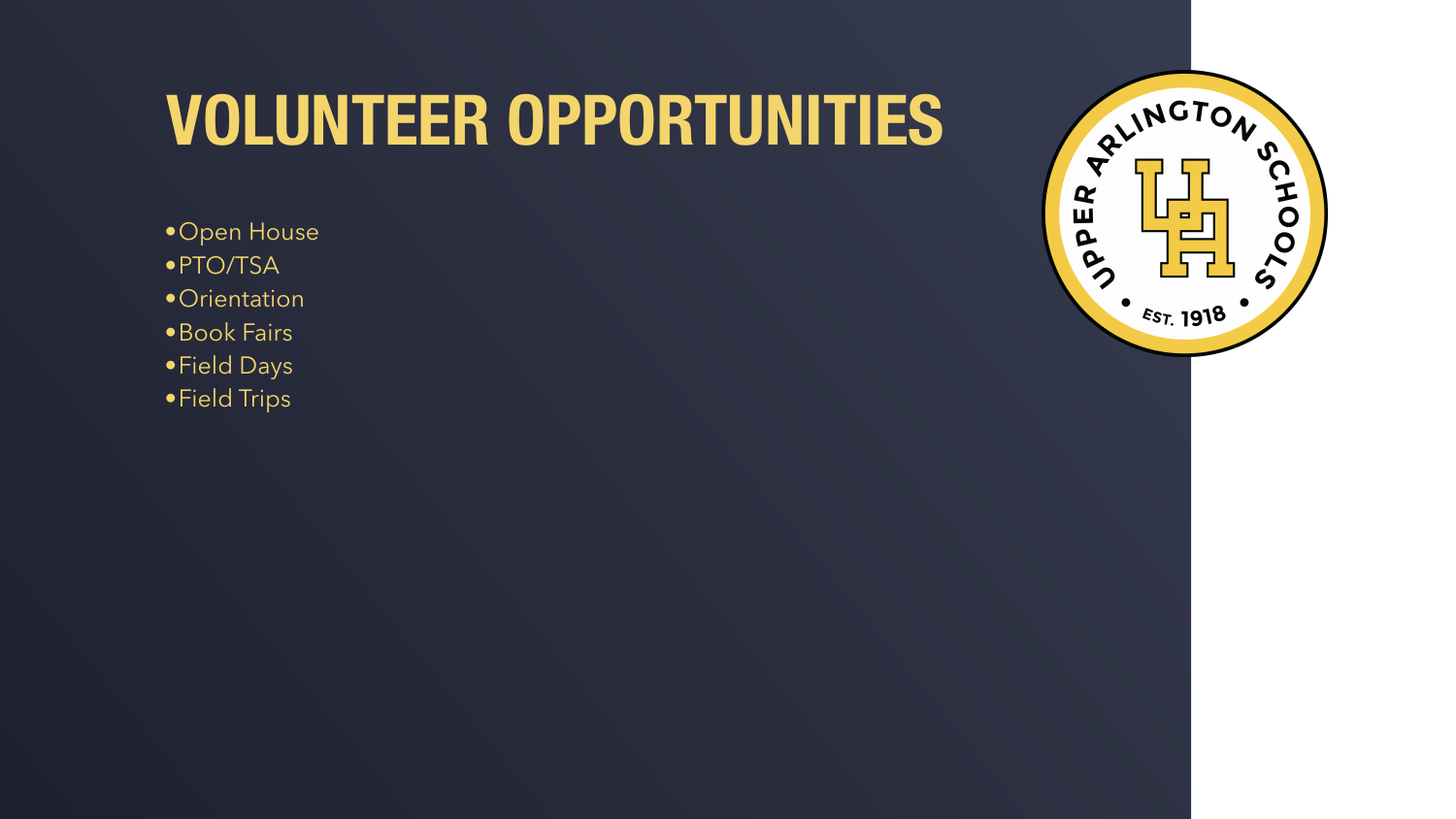### **WHAT IS THE SCHOOL-PARENT COMPACT?**

- •The compact is a commitment from the school, the parent, and the student to share in the responsibility for improved academic achievement.
- •You, as Title I Parents, have the right to be involved in the development of the School-Parent Compact.
- •Home and school must maintain regular, meaningful communication, and in a language family members can understand.
- •Distribution of the Compact

![](_page_12_Picture_5.jpeg)